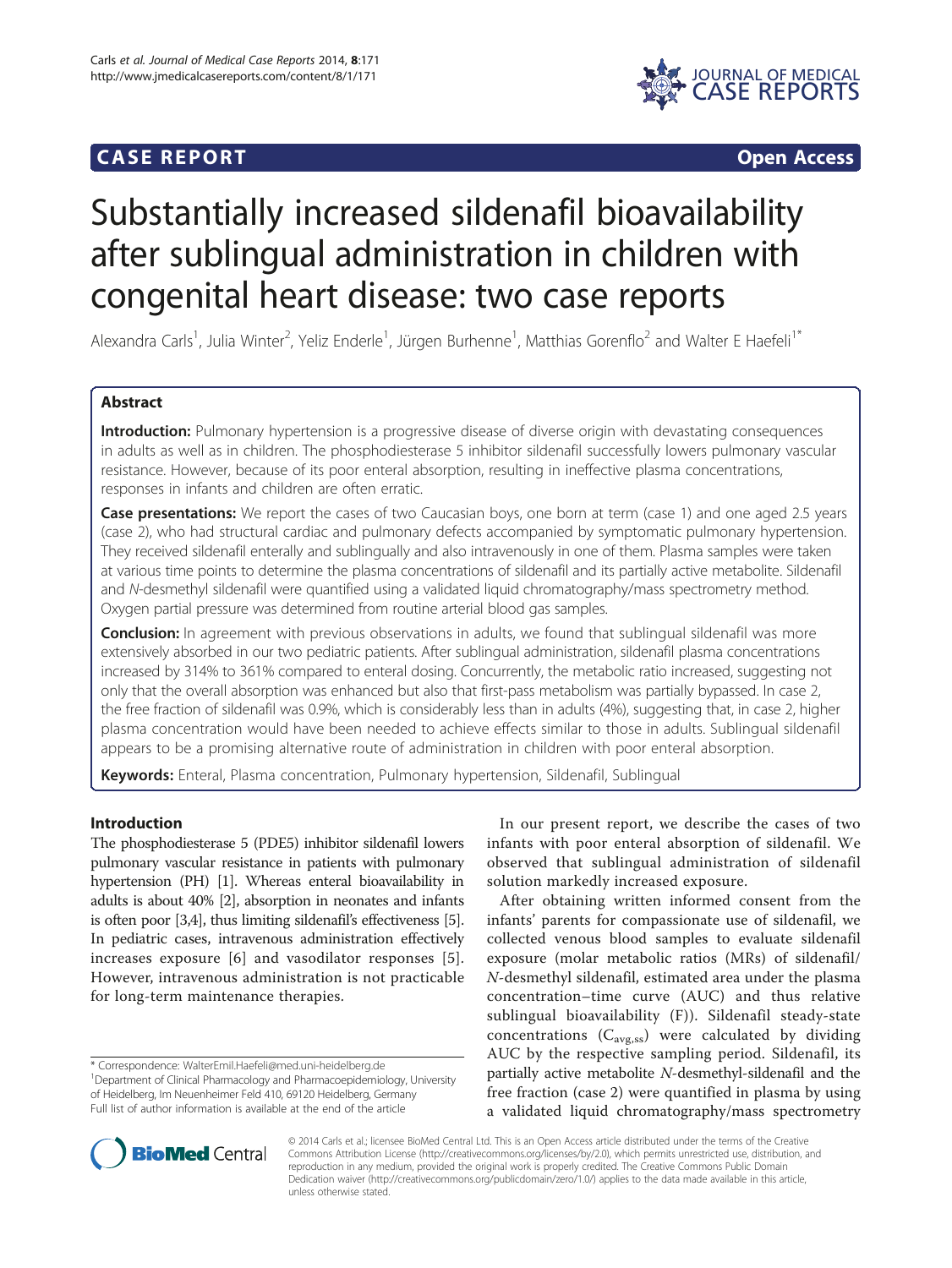method (lower limit of quantification 1ng/ml) [[7\]](#page-4-0). As a safety marker, we evaluated partial arterial oxygen pressure  $(pO_2)$ . Statistical and pharmacokinetic analyses were carried out using Prism statistical software version 6.0 (GraphPad Software, San Diego, CA, USA).

# Case presentation 1

A Caucasian boy born at term (birth weight = 3610g) became cyanotic 1 hour after birth. Despite continuous positive airway pressure (CPAP) support, his oxygen saturation continued to decrease, requiring the use of mechanical ventilation. Echocardiography revealed a persistent foramen ovale and an open ductus arteriosus Botalli with systolic right-to-left shunting. An open lung biopsy confirmed the suspected diagnosis of alveolar capillary dysplasia.

Because of the infant's worsening  $pO<sub>2</sub>$  level, sildenafil treatment was started 6 weeks after birth with an enteral dose of 2mg four times daily via a nasogastric tube (using an in-house preparation according to a method described previously [[8\]](#page-4-0)), which was increased to 4mg four times daily 2 days later. Four weeks later, weaning from mechanical ventilation was initiated, supported by intermittent CPAP and nasal oxygen (FiO<sub>2</sub> = 35% to 60%, flow rate = 3l/min to 41/min). The patient's  $pO_2$ level was highly variable, ranging between 46mmHg and 102mmHg (mean  $\pm$  SD = 70.9mmHg  $\pm$  17.5mmHg), suggesting that the sildenafil exposure was either variable or ineffective. Concurrently, the boy was also maintained on ambrisentan, midazolam, chloral hydrate, clonidine, teicoplanin, ceftazidime, levetiracetam, nystatin, ethacrynic acid, furosemide, spironolactone, metolazone, acetaminophen, levomethadone, colecalciferol, sodium fluoride, levothyroxine, acetylcysteine, salbutamol and omeprazole. He also received phenobarbital, a strong cytochrome P450 enzyme inducer that could possibly lower sildenafil exposure.

Plasma samples taken during three different dosing intervals of 2.75, 3.6 and 5 hours after dosing showed very low concentrations (Figure [1](#page-2-0)). Assuming that plasma concentrations were obtained during steady state, we combined these samples to estimate the AUC as a marker of drug exposure (Table [1](#page-2-0)).

We then switched sildenafil to sublingual doses administered with a small syringe (4mg/2ml four times daily). Sildenafil plasma concentrations in blood samples taken after 4 weeks on this regimen were substantially higher (Figure [1](#page-2-0)) than those after enteral administration.  $C_{\text{avg,ss}}$ increased by 361% and  $C_{\text{avg,ss}}$  of *N*-desmethyl sildenafil increased as well, albeit by only 35%, resulting in an approximately threefold higher MR (Table [1\)](#page-2-0). During sublingual sildenafil, mean  $pO_2$  was 85.9mmHg (±27.2). By then, the patient was weaned from CPAP and received nasal oxygen (FiO<sub>2</sub> = 100%, flow = 0.5l/min to 11/min). Nine days after being switched to sublingual sildenafil treatment, the boy was discharged from the hospital in an improved and stable respiratory condition, with sildenafil continued at home. No adverse drug reaction occurred during sildenafil administration.

## Case presentation 2

Case 2 is that of a 2.5-year-old boy (body weight 11kg) who had been treated with a hybrid approach (stenting of the ductus arteriosus and bilateral pulmonary artery banding) at the age of 6 weeks. Upon presentation to our hospital, he was diagnosed with atrial and ventricular septum defects, hypoplasia of the left ventricle, aortic isthmus stenosis, mitral valve insufficiency and persistent left superior vena cava. He underwent a Glenn procedure combined with Damus-Kaye-Stansel anastomosis to enlarge the systemic outflow tract, which resulted in a functional univentricular heart. Owing to low  $pO_2$ , an additional 3.5mm modified Blalock-Taussig shunt was built. After he was weaned from cardiopulmonary bypass, he developed severe hypoxia, was unresponsive to hyperventilation and inhaled nitric oxide. Therefore, continuous intravenous sildenafil was started (0.088mg/kg/h, approximately 23mg/d) and delivery was switched to sublingual administration (8mg/4ml four times daily), which was increased to 10mg/5ml four times daily after 4 days. His clinical condition improved, and, 3 weeks later, sublingual administration was switched to enteral administration (10mg four times daily) via a nasogastric tube to facilitate administration of the large volume of the suspension. Concurrently, the child was also maintained on milrinone, dobutamine, metildigoxin, epinephrine, clonidine, neostigmine, furosemide, lisinopril, acetaminophen, levomethadone, simethicone, omeprazole, caspofungin and ceftazidime. He also received erythromycin and fluconazole, two strong cytochrome P450 enzyme inhibitors that can increase sildenafil concentrations, and metamizole, an enzyme-inducing drug that can potentially lower sildenafil exposure.

Three blood samples were taken during intravenous infusion and after sublingual and enteral administration (Figure [1](#page-2-0)). Routinely drawn arterial blood gas samples were collected, and the oxygenation values obtained on 3 consecutive days were averaged as a composite marker for safety.

The highest sildenafil plasma concentrations were achieved during intravenous administration (Figure [1](#page-2-0) and Table [1\)](#page-2-0). After sublingual administration,  $C_{\text{avg,ss}}$  increased by 314% compared to enteral administration. Concurrently, the AUC of N-desmethyl sildenafil decreased by 50%, leading to an eightfold increase of the MR (Table [1](#page-2-0)). Compared to the bioavailability after intravenous administration, enterally delivered sildenafil bioavailability was 2.8%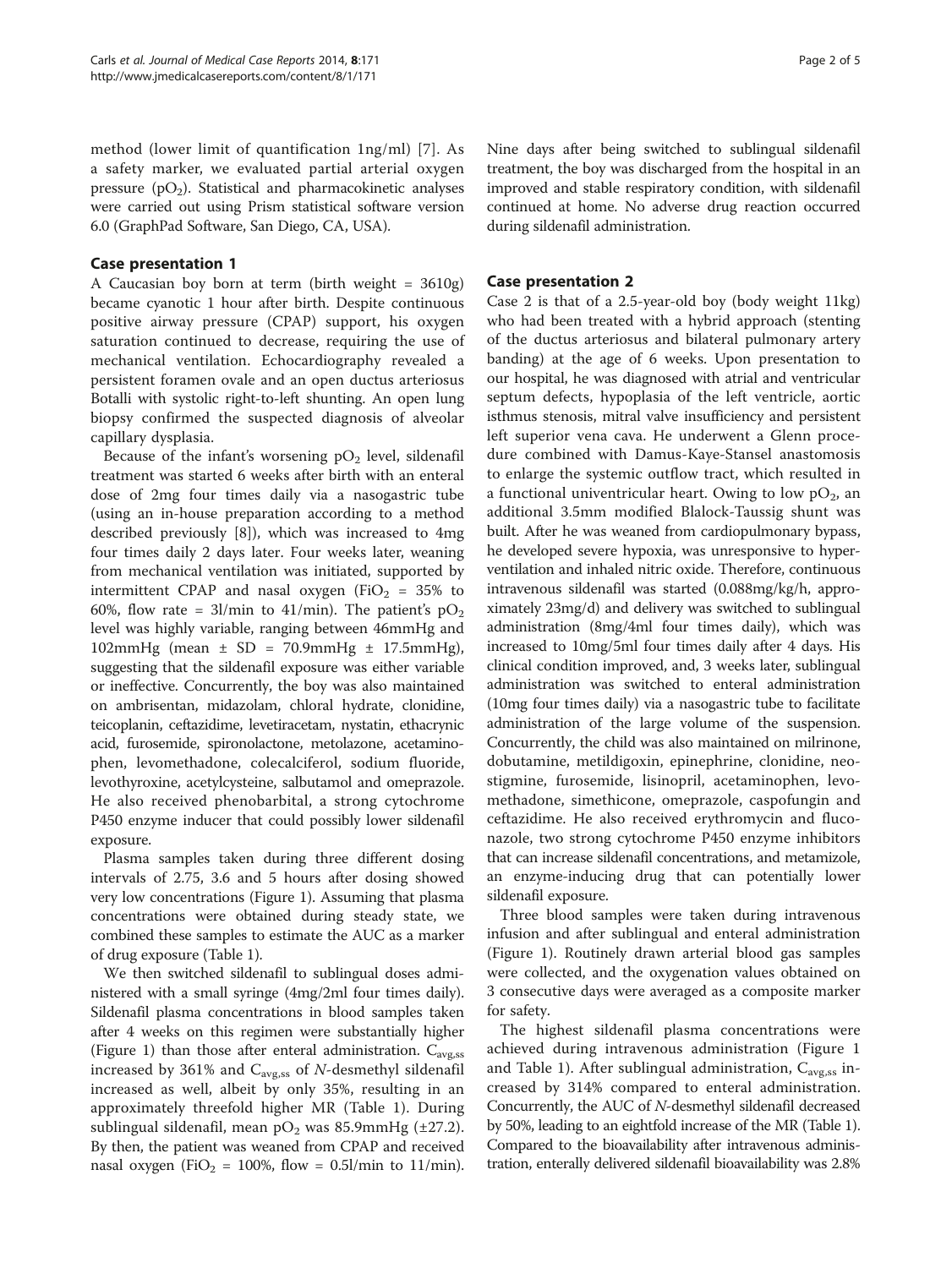<span id="page-2-0"></span>Carls et al. Journal of Medical Case Reports 2014, 8:171 **Page 3 of 5** and 2014 **Page 3 of 5** and 2014, 8:171 http://www.jmedicalcasereports.com/content/8/1/171



and four times higher than after sublingual administration (Table 1). The unbound fraction of sildenafil was 0.9%.

After extubation on the ninth postoperative day, oxygen was supplied via a high-flow nasal cannula (flow = 8l/min to 12l/min, which could be reduced over time to 41/min), which led to stable  $pO<sub>2</sub>$  during sublingual (38.8 ± 4.05mmHg) and enteral (38.7 ± 8.61mmHg)

sildenafil administration. Sildenafil was well-tolerated, and the patient was discharged from the hospital 28 days later, with enteral sildenafil continued at 10mg four times daily.

# **Discussion**

In pediatric patients, congenital heart diseases, when combined with pulmonary vascular diseases, are frequently

|  | Table 1 Pharmacokinetic parameters of sildenafil and N-desmethyl sildenafil <sup>a</sup> |  |  |  |  |  |
|--|------------------------------------------------------------------------------------------|--|--|--|--|--|
|--|------------------------------------------------------------------------------------------|--|--|--|--|--|

| Case | Sildenafil $AUC_{0-6h}$ ((ng/ml) $\times h$ ) |      |      | N-desmethyl sildenafil $AUC_{0-6h}$ ((ng/ml) $\times h$ ) |      |      | <b>MR</b> |      |      | Absolute bioavailability (%) |                          |                          |
|------|-----------------------------------------------|------|------|-----------------------------------------------------------|------|------|-----------|------|------|------------------------------|--------------------------|--------------------------|
|      | IV                                            | Ent  |      |                                                           | Ent  |      | IV        | Ent  | -SL  | IV                           | Ent                      |                          |
|      | $\equiv$                                      | 5.76 | 26.6 | $\overline{\phantom{m}}$                                  | 31.8 | 42.8 |           |      |      | $-$ 0.18 0.6 $-$             | $\overline{\phantom{0}}$ | $\overline{\phantom{a}}$ |
|      | 919                                           |      | 106  | 70.4                                                      | 74., |      |           | 0.33 | 2.78 | 100                          |                          |                          |

<sup>a</sup>AUC<sub>0–6h</sub>, Estimated area under the concentration–time curve in a 6-hour dosing interval, normalized to dose; IV, Intravenous; Enteral; SL, Sublingual; MR, Metabolic sildenafil/N-desmethyl sildenafil ratio.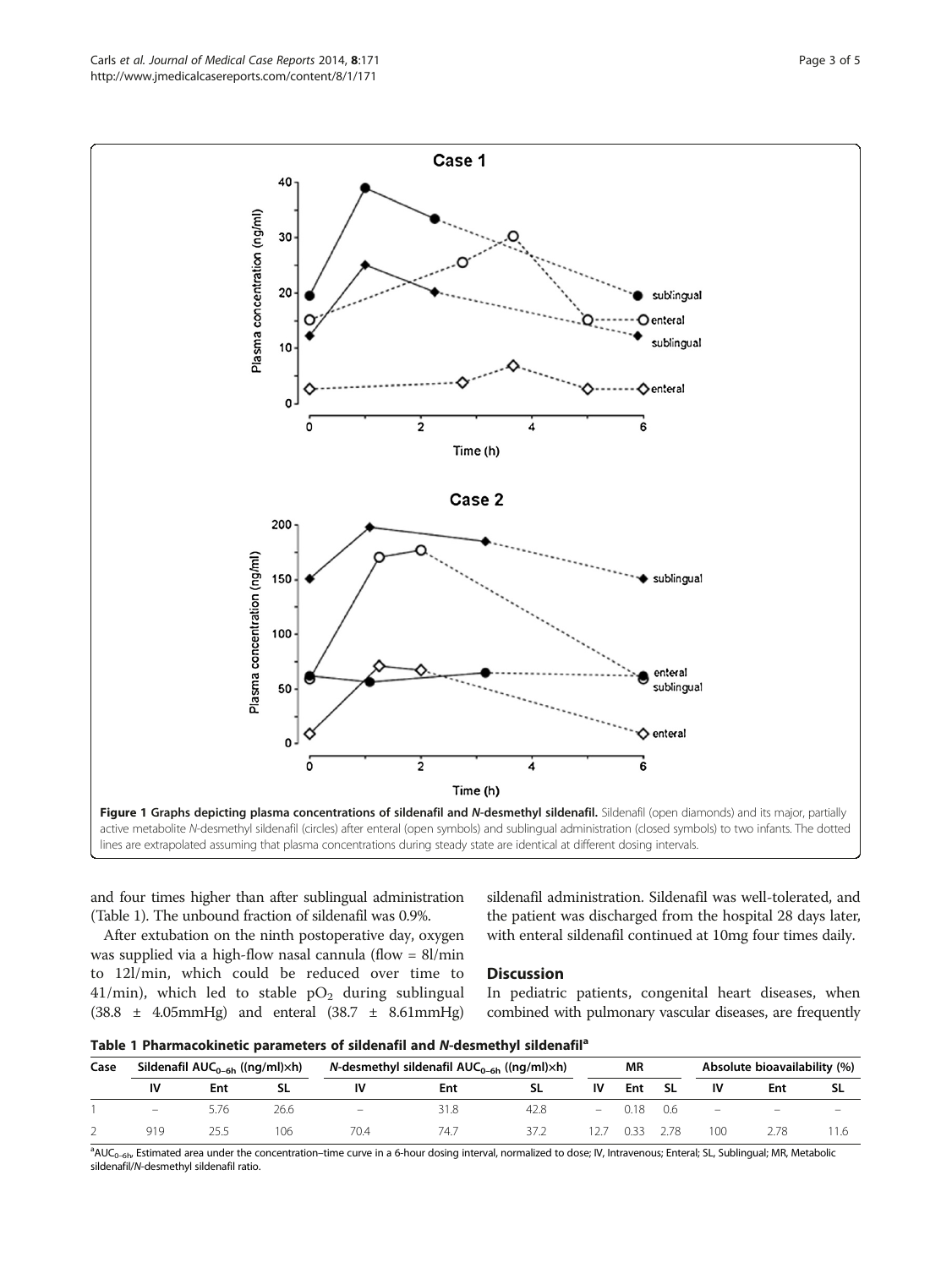accompanied by a large circulating blood volume, flooding the lungs through shunts and causing severe PH [[1,6](#page-4-0)]. In these children, intravenous sildenafil reduces pulmonary arterial pressure and shortens the time to extubation and the length of postoperative intensive care [[6\]](#page-4-0). Barst and co-workers have recently shown dose-dependent hemodynamic effects of oral sildenafil in children with PH ( $n = 235$ , ages 1 to 17 years). Because there was no change in mortality over a 16-week time period in their open-label extension study, their results revealed that children receiving the highest doses of sildenafil over 3 to 7 years had a higher mortality rate than those receiving medium or low doses of sildenafil (14% and 9% versus 20%, respectively) [[9](#page-4-0)]. As a consequence, the US Food and Drug Administration (FDA) issued a warning label against the use of sildenafil in children [\[10\]](#page-4-0). As subsequently pointed out by Abman and co-workers, however, withholding lower doses from children may not be appropriate. Because the observed risks that led to the FDA's issuing a warning label occurred only after several years of treatment, we did not consider the FDA warning label relevant for short-term use in patients such as ours [[11](#page-4-0)]. When administered enterally, however, absorption is erratic. In almost half of these patients, sildenafil exposure is low and likely ineffective [[3-5\]](#page-4-0).

In adults with erectile dysfunction, sublingual sildenafil was at least equally effective as enteral sildenafil, and the onset of action after sublingual administration was more than 30 minutes faster than after enteral delivery [[12\]](#page-4-0). In patients with end-stage heart failure, sublingual sildenafil decreases pulmonary pressure by approximately 20% [[13](#page-4-0)]. Altogether, these results confirm rapid mucosal absorption. Sublingual pharmacokinetics have been assessed only in healthy volunteers, in whom bioavailability was found to be increased by roughly 50% compared to enteral administration [[14](#page-4-0)].

In both children described in our present report, sublingual administration substantially increased sildenafil exposure. In case 2, absolute bioavailability could be estimated, and, though still low after sublingual administration (about 12%), it was four times greater than after enteral administration. Compared to adults (bioavailability =  $36\%$  to  $47\%)$  [[2\]](#page-4-0), enteral bioavailability in our pediatric patients was considerably lower, indicating that additional causes of impaired absorption may have been present. In adults, sildenafil absorption depends only minimally on gut content and food [[2](#page-4-0)]; therefore, enteral feeding of our patients was not likely a cause of the limited enteral bioavailability observed.

After sublingual administration, the MR increased, suggesting not only that net absorption was enhanced but also that first-pass metabolism was partially bypassed. In healthy adults, the MR has been reported to be between 1.8 and 2.6 after enteral administration [\[2](#page-4-0),[15,16\]](#page-4-0). In the

cases of comparable children described in previous publications, the MRs were 1.1 and 1.6 after enteral administration [[3,4](#page-4-0)] (that is, substantially larger than in our cases). These findings suggest extensive enteral or hepatic first-pass metabolism, which is unexpected in infants, who generally do not yet have fully developed oxidative metabolic capacity of the relevant cytochrome P450 isozyme CYP3A4 [[17](#page-4-0)]. However, both children in our present report were maintained on enzyme-inducing agents (phenobarbital or metamizole [\[18\]](#page-4-0)), probably partly explaining the differences in MR observed between sublingual and enteral administration. Because N-desmethyl sildenafil is a 2.5 fold weaker PDE5 inhibitor than the parent compound [[19\]](#page-4-0), the net vasodilating effect is expected to increase with sublingual administration.

Sildenafil pharmacokinetics in severely ill neonates and infants are variable, and optimal target plasma concentrations are unknown. Indirect evidence suggests that total plasma concentrations greater than 100ng/ml in adults are needed for effectiveness [\[20\]](#page-4-0). Sildenafil is highly bound to albumin and  $\alpha_1$ -acid glycoprotein (96%) in adults (4% free fraction), and binding depends on age. In young males, the unbound fraction was reported to be 26% higher than in elderly individuals [\[16\]](#page-4-0). In our second case, the free fraction was high enough to be quantified and was surprisingly low (0.9%). If the concentration–response curve is similar across all age ranges, then it appears possible that, to achieve optimal effects, infants will require higher total plasma concentrations than adults.

Besides the fact that information in case reports is limited in general, another limitation is worth mentioning. We collected few blood samples, and the estimated enteral AUC value in the first case was composed of samples collected in three consecutive dosing intervals. Although this strategy confirmed that the exposure with sildenafil was consistently low, it assumed that pharmacokinetic variability between doses is small, which is unknown in this population. Finally, our findings suggest that sublingual sildenafil may become a promising route of administration in pediatric patients. However, its use cannot be broadly recommended before thorough pharmacokinetic data are available. In addition, a formulation with a higher sildenafil concentration probably also should be developed, because the sublingual volumes may become large if high sildenafil doses are to be administered.

# Conclusion

Switching from enteral to sublingual administration in two infants with poor enteral absorption of the drug substantially increased sildenafil exposure and favorably shifted the MR toward higher concentrations of the more active parent compound. These findings suggest that the sublingual route of administration may be a